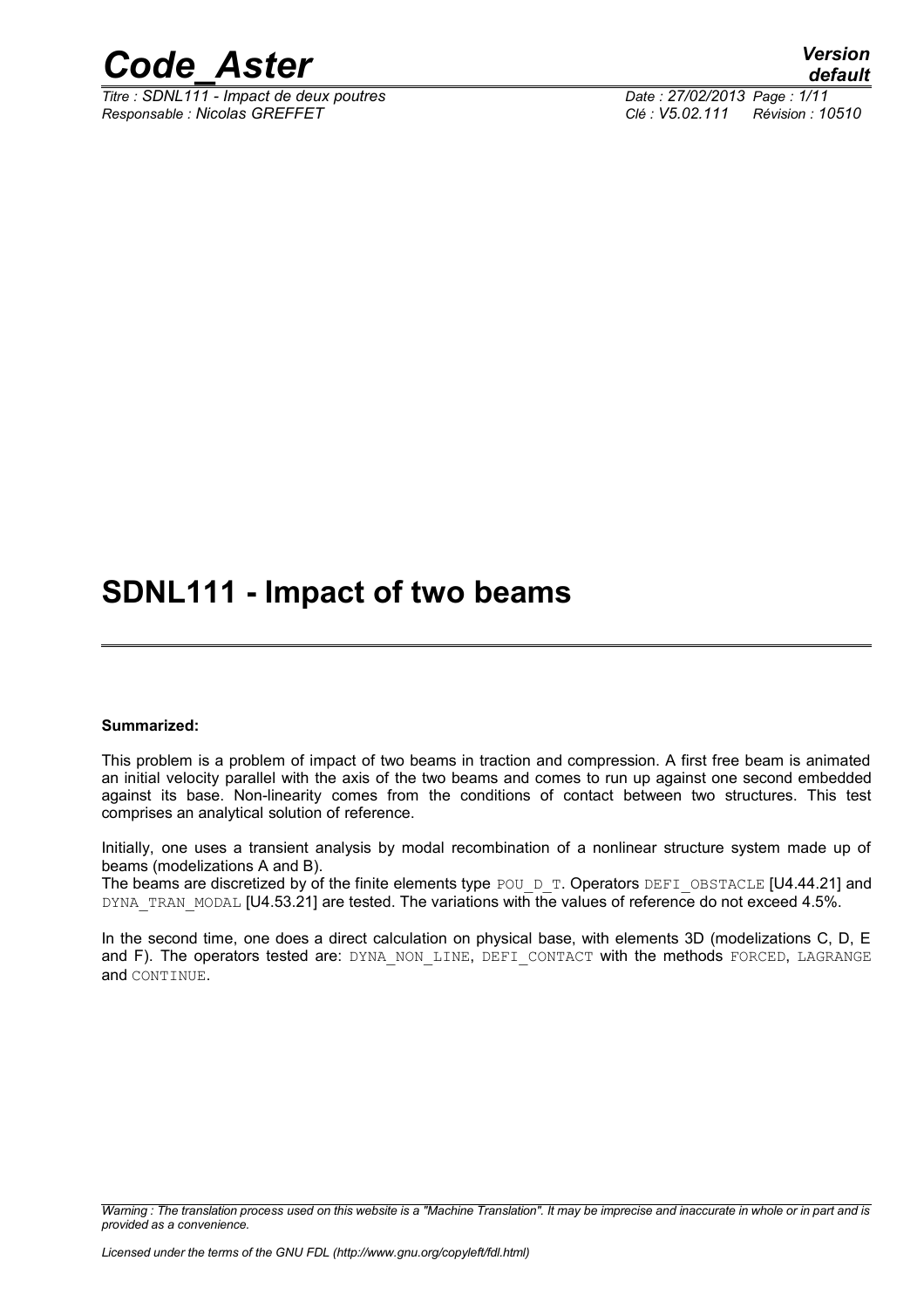*Titre : SDNL111 - Impact de deux poutres Date : 27/02/2013 Page : 2/11 Responsable : Nicolas GREFFET Clé : V5.02.111 Révision : 10510*

## **1 Problem of reference**

### **1.1 Geometry**



Length of the beams:  $L = 1m$ Side of the section of the beams:  $a = 2$ cm

## **1.2 Material properties**

#### **Beam:**

Young modulus  $E=2.10^{11} Pa$ Poisson's ratio  $v=0$  for the modelization 1D and 0.3 the modelization 3D Density  $\rho = 7800 \ kg/m^3$ 

## **1.3 Boundary conditions and loadings**

the problem is one-way according to  $x$ . The beam *CD* is embedded in D, the beam AB is completely free in translation according to x.

### **1.4 Initial conditions**

With all the nodes of the beam  $AB$  are imposed according to the axis  $x$ :

• an initial velocity:  $v_0 = -1$  *m*/*s* 

The nodes of the beam *CD* have a velocity and an initial displacement no one. The points  $\left. A \right.$  and  $\left. C \right.$  are separated from a very weak  $\left. J \right._{0}$  initial clearance:  $\left. J \right._{0} =$   $10^{-5}m$  .

*Warning : The translation process used on this website is a "Machine Translation". It may be imprecise and inaccurate in whole or in part and is provided as a convenience.*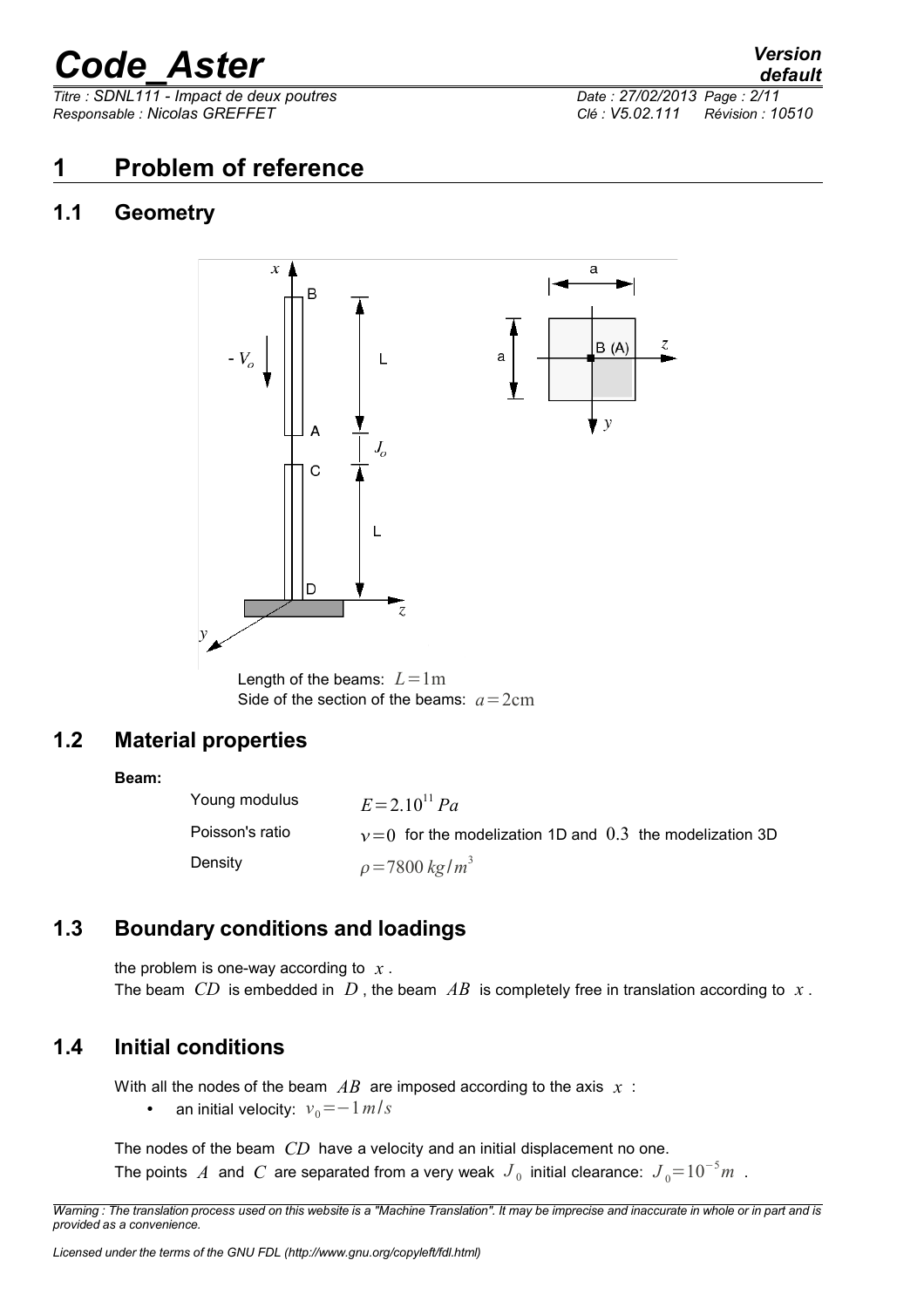*Titre : SDNL111 - Impact de deux poutres Date : 27/02/2013 Page : 3/11 Responsable : Nicolas GREFFET Clé : V5.02.111 Révision : 10510*

## **2 Reference solution**

### **2.1 Method of calculating**

Drawn from [bib1].



### **2.2 Uncertainty on the solution**

No (analytical solution).

−*V<sup>o</sup>* <sup>τ</sup> / 2

## **2.3 Bibliographical reference**

1) Algorithms of fast dynamics theoretical Description and examples of applications. Ratio EDF/ DER HP-61/93.115

*Warning : The translation process used on this website is a "Machine Translation". It may be imprecise and inaccurate in whole or in part and is provided as a convenience.*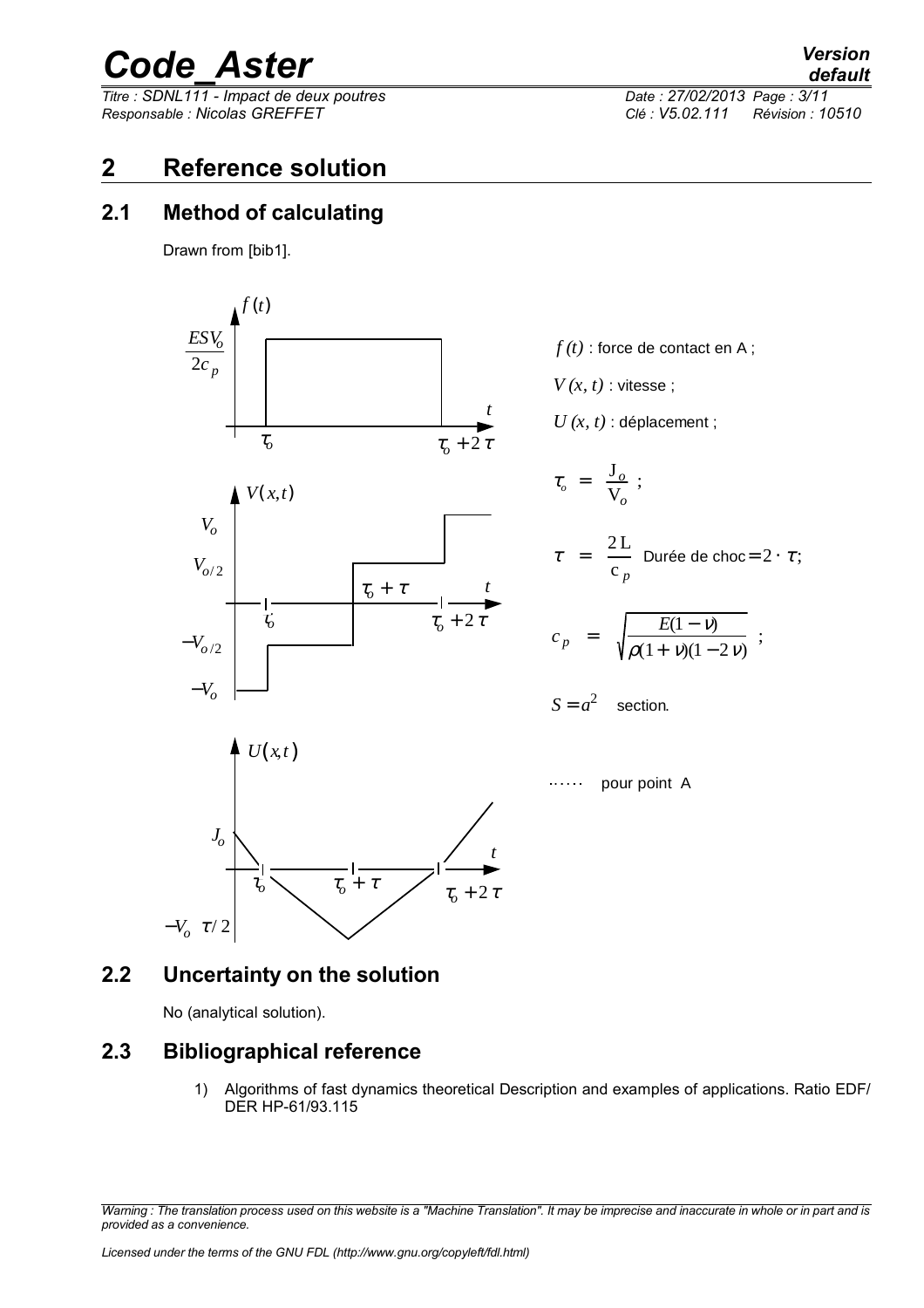*Titre : SDNL111 - Impact de deux poutres Date : 27/02/2013 Page : 4/11 Responsable : Nicolas GREFFET Clé : V5.02.111 Révision : 10510*

## **3 Modelization A**

## **3.1 Characteristic of the modelization**

Discretization of the two beams by meshes SEG2 (50 each one) and of the finite elements of type POU\_D\_T.

A modal base of 40 eigen modes (20 by beams) is used for the modal superposition. A contractual reduced modal damping of 0.1% is applied to each eigen mode.

The conditions initial velocities are imposed by building a field on the nodes of displacement and by projecting this field on the nodes on modal base.

The vector generalized thus calculated can be introduced into command DYNA\_TRAN\_MODAL behind the key word VITE INIT GENE.

The parameters of modelization of the model of shock used are:

- Stiffness of shock:  $\begin{array}{ccc} \texttt{RIGI} \texttt{NOR} & \texttt{5.10}^9\, N/m \end{array}$
- Damping of shock:  $AMOR_NOR$  2.10<sup>4</sup> Ns/m

the First computation:

- the norm with the plane of the shock is selected according to  $Z$ : NORM, OBST=  $(0, 0, 0)$ 1. )
- an obstacle of the type  $BI$  PLAN  $Z$  is selected

the Second computation:

- the norm with the plane of the shock is selected according to  $Y$ : NORM, OBST=  $(0, 1, 1)$  $(0, 0)$
- an obstacle of the type  $BI$  PLAN  $Y$  is selected

the Third computation:

- the norm with the plane of the shock is selected according to  $Y$ : NORM OBST= (0. 1.  $0.$ )
- an obstacle of the type BI CERCLE is selected

the values of  $\text{DIST 1}$  and  $\text{DIST 2}$  which are fictitious here and only to model the contact are selected equal to  $\text{\texttt{dist\_1=dist\_2=}}\;J_{\textit{o}}/2\;$  so that there is contact at the beginning of computation.

Temporal integration is carried out with the algorithm of Eulerian and time step of 10<sup>−</sup><sup>6</sup> *s* .

#### **3.2 Characteristics of the mesh**

Many nodes: 102 Number of meshes and types: 100 SEG2

*Warning : The translation process used on this website is a "Machine Translation". It may be imprecise and inaccurate in whole or in part and is provided as a convenience.*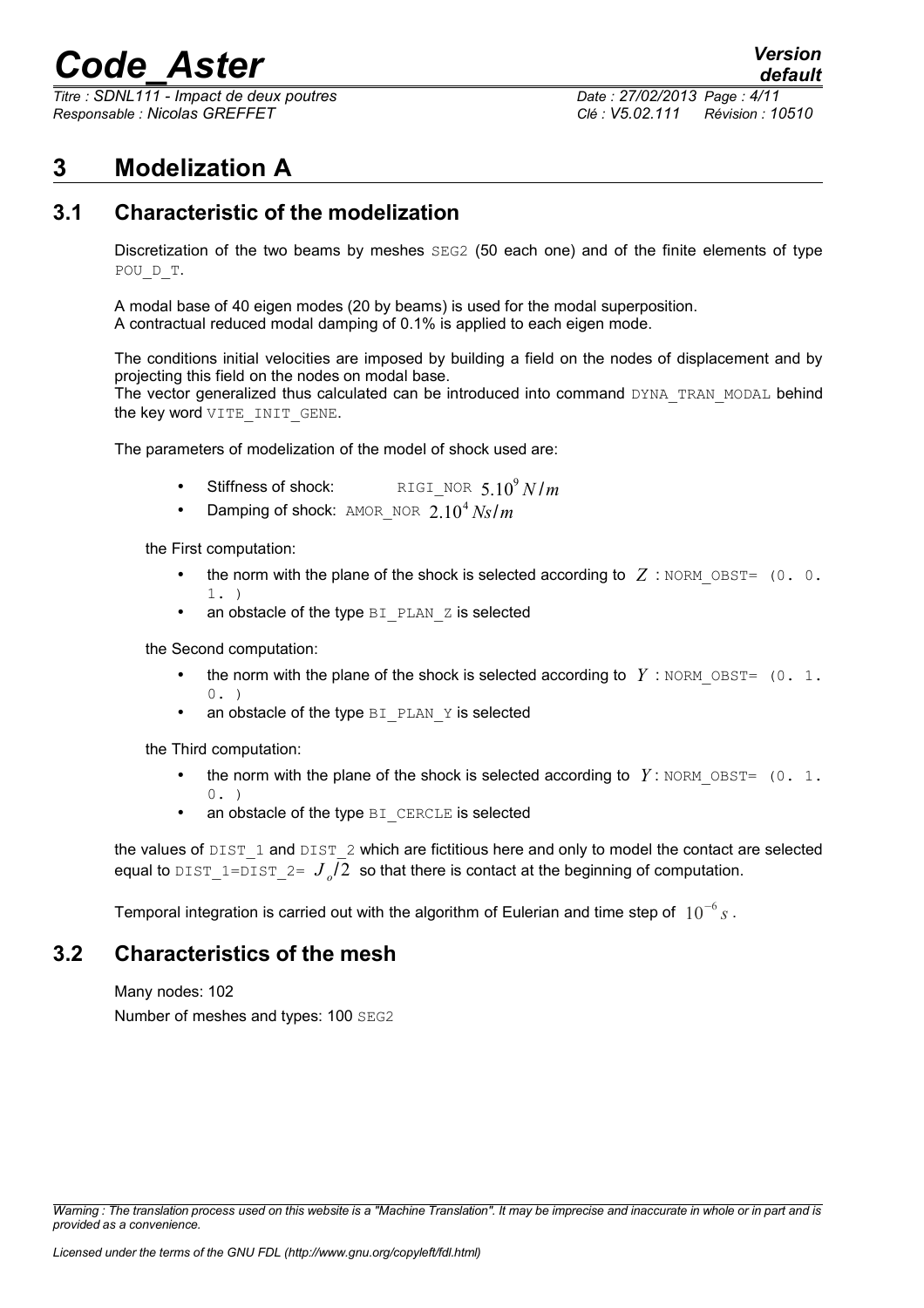*Titre : SDNL111 - Impact de deux poutres Date : 27/02/2013 Page : 5/11 Responsable : Nicolas GREFFET Clé : V5.02.111 Révision : 10510*

## **3.3 Quantities tested and results**

the First computation

| <b>Identification</b>          | <b>Standard Value</b><br>of reference | of reference | <b>Tolerance</b> |
|--------------------------------|---------------------------------------|--------------|------------------|
| DX to the point $A$ t=2.0e-4 S | $-1.E-4$                              | "ANALYTIQUE" | $1.0\%$          |
| DX at the point $A$ t=4.0e-4 S | $-2F-4$                               | "ANALYTIQUE" | 3.5%             |
| DX at the point $A$ t=6.0e-4 S | $-1.E-4$                              | "ANALYTIQUE" | 5,0%             |
| DX at the point $A$ t=8.0e-4 S | $-1.E-9$                              | "ANALYTIQUE" | $1,0E-5$         |
| DX at the point $A$ t=1.0e-3 S | $2F-4$                                | "ANALYTIQUE" | 3.5%             |

the Second computation

| <b>Identification</b>          | <b>Standard Value</b><br>of reference | of reference | <b>Tolerance</b> |
|--------------------------------|---------------------------------------|--------------|------------------|
| DX to the point $A$ t=2.0e-4 S | $-1.E-4$                              | "ANALYTIOUE" | $1.0\%$          |
| DX at the point $A$ t=4.0e-4 S | $-2F-4$                               | "ANALYTIQUE" | 3.5%             |
| DX at the point $A$ t=6.0e-4 S | $-1.E-4$                              | "ANALYTIQUE" | 5,0%             |
| DX at the point $A$ t=8.0e-4 S | $-1.E-9$                              | "ANALYTIQUE" | $1,0E-5$         |
| DX at the point $A$ t=1.0e-3 S | $2E-4$                                | "ANALYTIQUE" | 3.5%             |

the Third computation

| <b>Identification</b>          | <b>Standard Value</b><br>of reference | of reference | <b>Tolerance</b> |
|--------------------------------|---------------------------------------|--------------|------------------|
| DX to the point $A$ t=2.0e-4 S | $-1.E-4$                              | "ANALYTIQUE" | $1.0\%$          |
| DX at the point $A$ t=4.0e-4 S | $-2F-4$                               | "ANALYTIQUE" | 3.5%             |
| DX at the point $A$ t=6.0e-4 S | $-1.E-4$                              | "ANALYTIQUE" | 5,0%             |
| DX at the point $A$ t=8.0e-4 S | $-1.E-9$                              | "ANALYTIQUE" | $1,0E-5$         |
| DX at the point $A$ t=1.0e-3 S | $2E-4$                                | "ANALYTIQUE" | 3.5%             |

*Warning : The translation process used on this website is a "Machine Translation". It may be imprecise and inaccurate in whole or in part and is provided as a convenience.*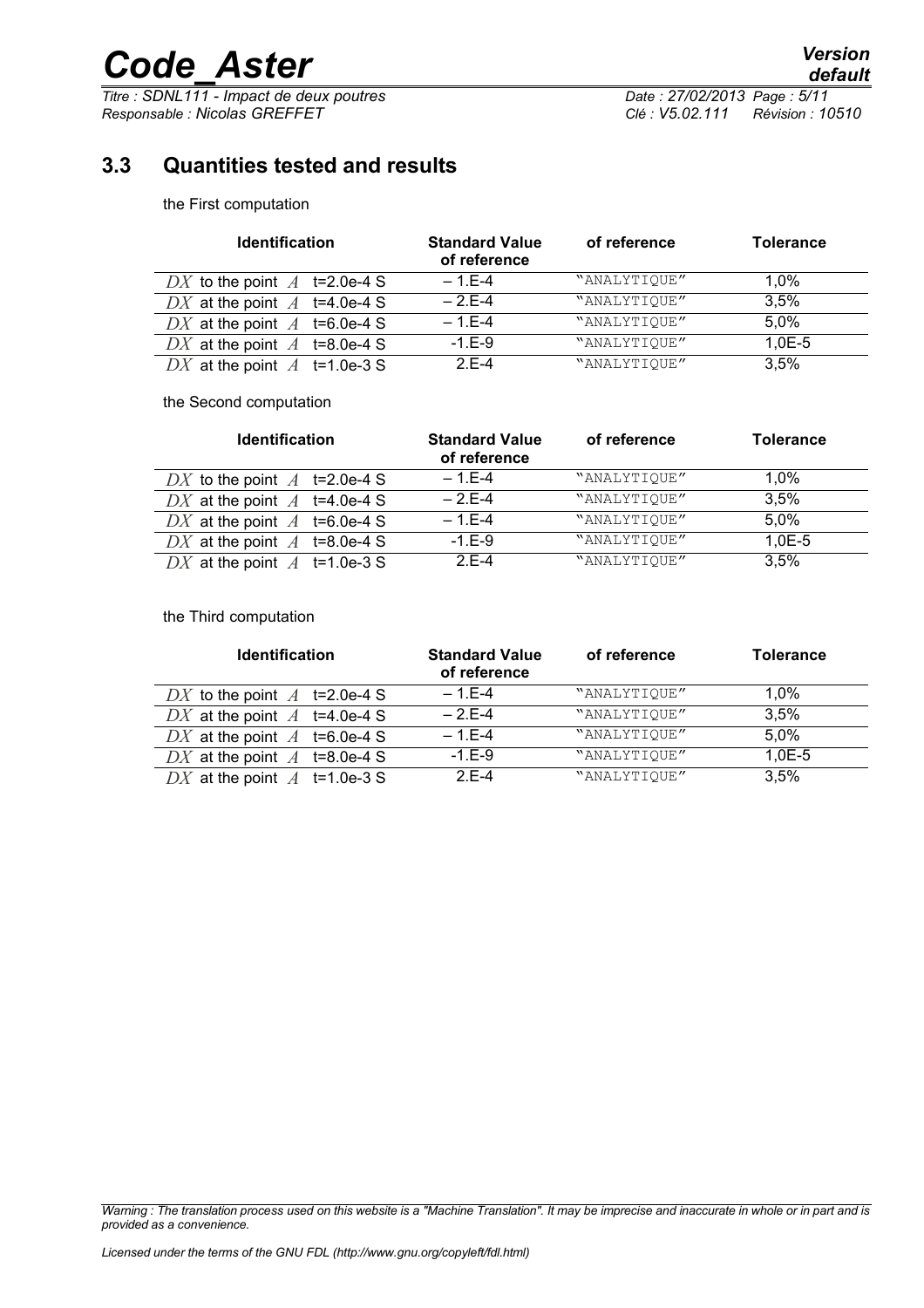*Titre : SDNL111 - Impact de deux poutres Date : 27/02/2013 Page : 6/11 Responsable : Nicolas GREFFET Clé : V5.02.111 Révision : 10510*

*default*

## **4 Modelization B**

### **4.1 Characteristic of the modelization**

Discretization of the two beams by meshes SEG2 (50 each one) and of the finite elements of type POU\_D\_T.

A modal base of 40 eigen modes (20 by beams) is used for the modal superposition. A contractual reduced modal damping of 0.1% is applied to each eigen mode.

The conditions initial velocities are imposed by building an initial velocity field applied to the beams *poutre1* and *poutre2* .

The parameters of modelization of the model of shock used are:

- the norm with the plane of the shock is selected according to  $Z$ : NORM OBST: (0. 1.  $0.$ )
- an obstacle of the type BI CERC INT is selected
- Stiffness of shock:  $\begin{array}{ccc} \texttt{RIGI} \texttt{NOR} & \texttt{5.10}^9\, N/m \end{array}$
- Damping of shock:  $AMOR_NOR$  2.10<sup>4</sup> Ns/m

temporal integration is carried out with the algorithm of Eulerian and time step of 10<sup>−</sup><sup>6</sup> *s* .

#### **4.2 Characteristics of the mesh**

Many nodes: 102 Number of meshes and types: 100 SEG2

#### **4.3 Quantities tested and results**

| <b>Identification</b>          | <b>Standard Value</b><br>of reference | of reference | <b>Tolerance</b> |
|--------------------------------|---------------------------------------|--------------|------------------|
| DX at the point $A$ t=2.0e-4 S | $-1.E-4$                              | "ANALYTIOUE" | $1.0\%$          |
| DX at the point $A$ t=4.0e-4 S | $-2.E-4$                              | "ANALYTIQUE" | 3,5%             |
| DX at the point $A$ t=6.0e-4 S | $-1.E-4$                              | "ANALYTIQUE" | 5,0%             |
| DX at the point $A$ t=8.0e-4 S | $-1.E-9$                              | "ANALYTIQUE" | $1.0E - 5$       |
| DX at the point $A$ t=1.0e-3 S | $1.E-4$                               | "ANALYTIQUE" | 7,0%             |
| DX at the point $A$ t=1.2e-3 S | $2.E-4$                               | "ANALYTIQUE" | 5,0%             |
| DX at the point $A$ t=1.4e-3 S | $1.E-4$                               | "ANALYTIQUE" | 7,0%             |
| DX at the point $A$ t=1.6e-3 S | $-1.E-9$                              | "ANALYTIQUE" | $1,0E-5$         |

*Warning : The translation process used on this website is a "Machine Translation". It may be imprecise and inaccurate in whole or in part and is provided as a convenience.*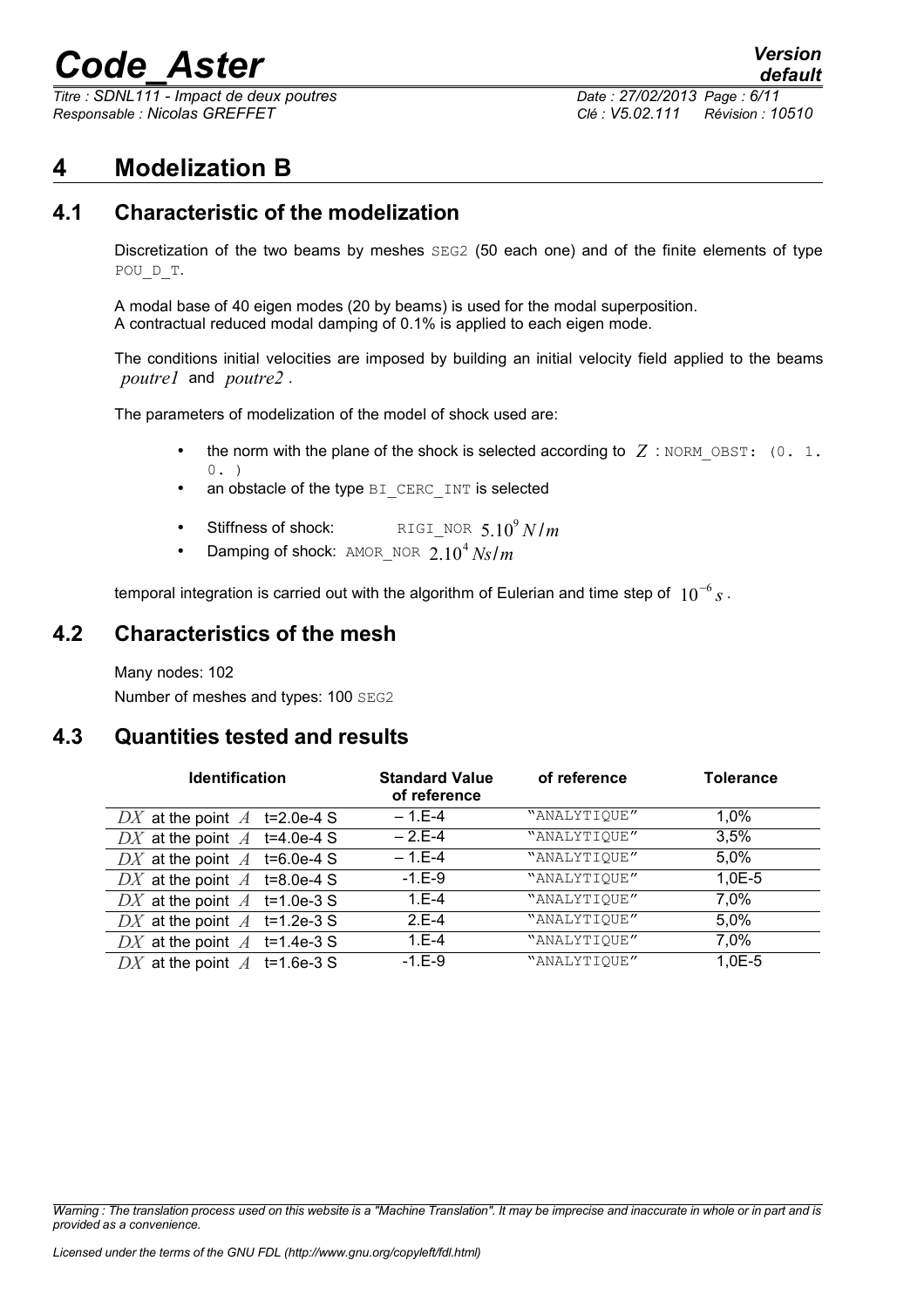*Titre : SDNL111 - Impact de deux poutres Date : 27/02/2013 Page : 7/11 Responsable : Nicolas GREFFET Clé : V5.02.111 Révision : 10510*

## **5 Modelization C**

## **5.1 Characteristic of the modelization**

the two beams are modelled with meshes HEXA8 (50 by beam) and of the finite elements 3D. The behavior is elastic.

The conditions initial velocities are imposed by building a velocity field initial applied to the two beams:  $DZ = -1.0$  for POU1 and  $DZ = 0.0$  for POU2.

The shock is modelled by a condition of contact. The method used IS FORCED.

Temporal integration is carried out with the method of modified average acceleration (key word HHT with  $\alpha$   $=$   $-0,1$  ) and time step of  $\;10^{-6}\,s$  .

One tests then another algorithm of temporal integration:  $\alpha$  - method (key word HHT with  $\alpha = -0.3$ and <code>MODI\_EQUI=' OUI')</code> and time step unchanged of  $~10^{-6}\,$  ∫ .

#### **5.2 Characteristics of the mesh**

Number of meshes and types: 100 HEXA8

#### **5.3 Quantities tested and results**

the First computation

| <b>Identification</b>            | <b>Standard Value</b><br>of reference | of reference | <b>Tolerance</b> |
|----------------------------------|---------------------------------------|--------------|------------------|
| DZ to the point $A$ t=2.0e-4 S   | $-1.050E-4$                           | "ANALYTIOUE" | $5.0\%$          |
| DZ at the point $A$ t=4.0e-4 S   | $-1.550E-4$                           | "ANALYTIQUE" | 5.0%             |
| DZ not $A$ t=6.0e-4 S            | $-5.540E-5$                           | "ANALYTIQUE" | 5,0%             |
| DZ not $\overline{A}$ t=8.0e-4 S | 9.920E-5                              | "ANALYTIQUE" | 5.0%             |
| DZ at the point $A$ t=1.0e-3 S   | 2.990E-4                              | "ANALYTIQUE" | 5,0%             |

#### the Second computation

| <b>Identification</b>            | <b>Standard Value</b><br>of reference | of reference | <b>Tolerance</b> |
|----------------------------------|---------------------------------------|--------------|------------------|
| DZ not $\overline{A}$ t=2.0e-4 S | $-1.050E-4$                           | "ANALYTIOUE" | 5.0%             |
| DZ not $\overline{A}$ t=4.0e-4 S | $-1.550E-4$                           | "ANALYTIOUE" | 5,0%             |
| DZ at the point $A$ t=6.0e-4 S   | $-5.540E-5$                           | "ANALYTIQUE" | 5,0%             |
| DZ not $\overline{A}$ t=8.0e-4 S | 9.920E-5                              | "ANALYTIOUE" | 5,0%             |
| DZ not $\overline{A}$ t=1.0e-3 S | 2.990E-4                              | "ANALYTIOUE" | 5.0%             |

Many nodes: 408

*Warning : The translation process used on this website is a "Machine Translation". It may be imprecise and inaccurate in whole or in part and is provided as a convenience.*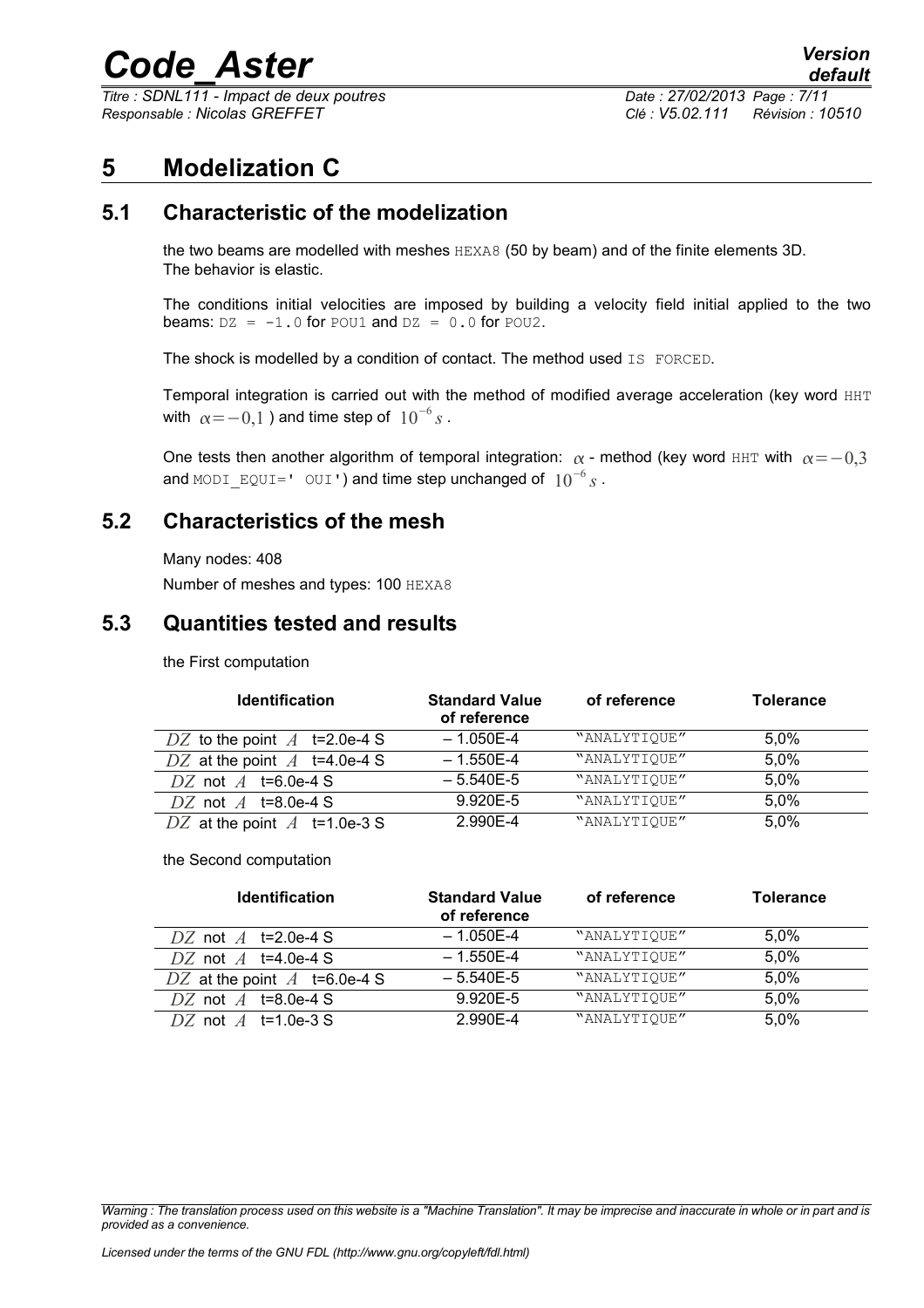*Titre : SDNL111 - Impact de deux poutres Date : 27/02/2013 Page : 8/11 Responsable : Nicolas GREFFET Clé : V5.02.111 Révision : 10510*

## **6 Modelization D**

### **6.1 Characteristic of the modelization**

the two beams are modelled with meshes HEXA8 (50 by beam) and of the finite elements 3D. The behavior is elastic.

The conditions initial velocities are imposed by building a velocity field initial applied to the two beams:  $DZ = -1.0$  for POU1 and  $DZ = 0.0$  for POU2.

The shock is modelled by a condition of contact. The method used is LAGRANGE.

Temporal integration is carried out with method <code>HHT</code> (  $\alpha$   $=$   $-0.1$  ) and time step of  $\,\,10^{-6}\,$   $\rm{s}$  .

#### **6.2 Characteristics of the mesh**

Many nodes: 408

Number of meshes and types: 100 HEXA8

### **6.3 Quantities tested and results**

| <b>Identification</b>          | <b>Standard Value</b><br>of reference | of reference | <b>Tolerance</b> |
|--------------------------------|---------------------------------------|--------------|------------------|
| DZ to the point $A$ t=2.0e-4 S | $-1.050E-4$                           | "ANALYTIQUE" | $5.0\%$          |
| DZ at the point $A$ t=4.0e-4 S | $-1.550E-4$                           | "ANALYTIOUE" | 5.0%             |
| DZ at the point $A$ t=6.0e-4 S | $-5.540E-5$                           | "ANALYTIQUE" | 5,0%             |
| DZ at the point $A$ t=8.0e-4 S | 9.920E-5                              | "ANALYTIQUE" | 5,0%             |
| DZ at the point $A$ t=1.0e-3 S | 2.990E-4                              | "ANALYTIQUE" | 5.0%             |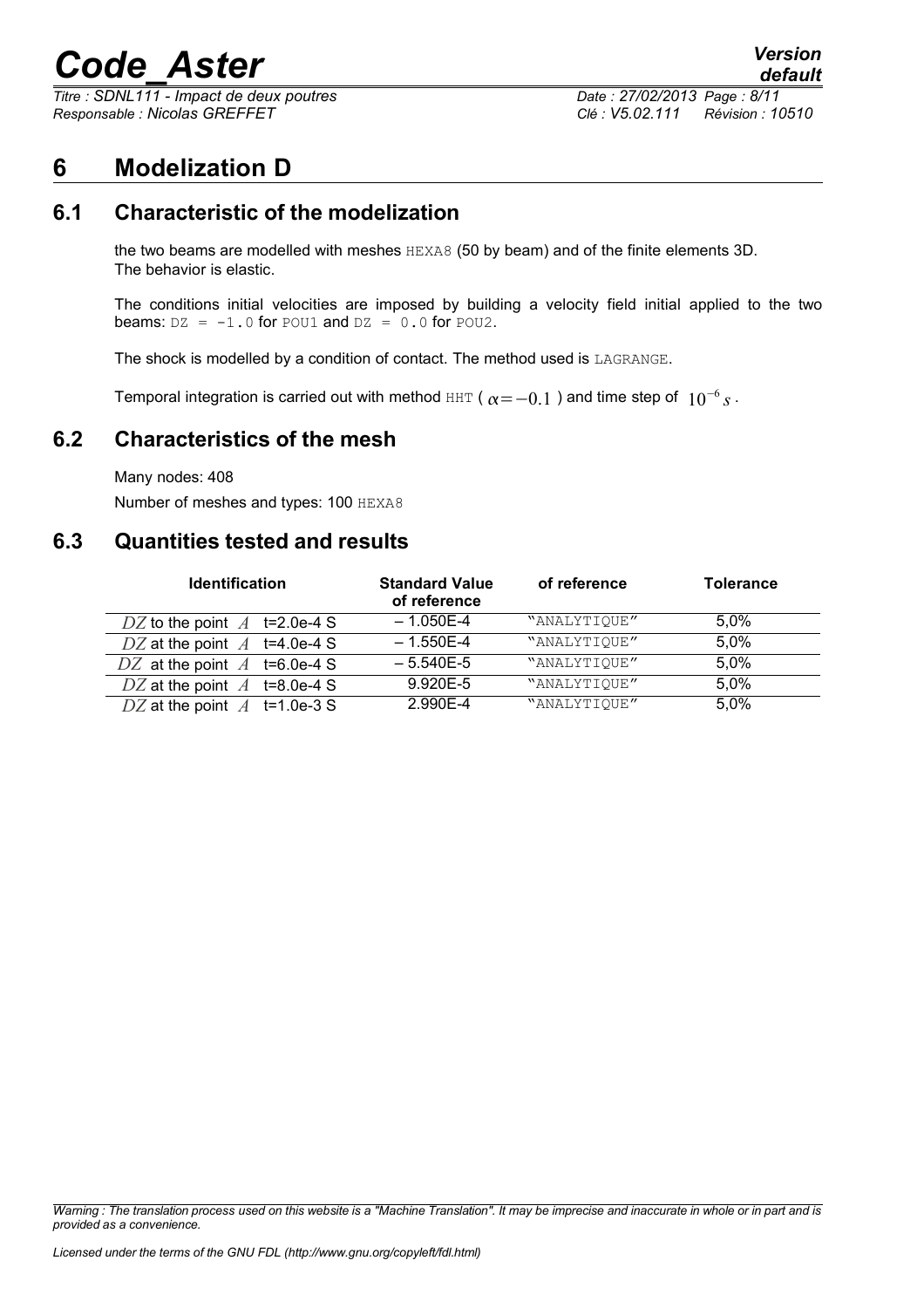*Titre : SDNL111 - Impact de deux poutres Date : 27/02/2013 Page : 9/11 Responsable : Nicolas GREFFET Clé : V5.02.111 Révision : 10510*

## **7 Modelization E**

## **7.1 Characteristic of the modelization**

the two beams are modelled with meshes HEXA8 (50 by beam) and of the finite elements 3D. The behavior is elastic.

The conditions initial velocities are imposed by building a velocity field initial applied to the two beams:  $DZ = -1.0$  for POU1 and  $DZ = 0.0$  for POU2.

The shock is modelled by a condition of contact. The formulation used is CONTINUE.

Temporal integration is carried out with method <code>HHT</code> (  $\alpha \! =\! -0.1$  ) and time step of  $\,10^{-6}\, s$  .

#### **7.2 Characteristics of the mesh**

Many nodes: 408

Number of meshes and types: 100 HEXA8

#### **7.3 Quantities tested and results**

| <b>Identification</b>            | <b>Standard Value</b><br>of reference | of reference | <b>Tolerance</b> |
|----------------------------------|---------------------------------------|--------------|------------------|
| DZ not $\overline{A}$ t=2.0e-4 S | $-1.050E-4$                           | "ANALYTIOUE" | $0.01\%$         |
| DZ not $\overline{A}$ t=4.0e-4 S | $-1.550E-4$                           | "ANALYTIOUE" | 0.03%            |
| DZ at the point $A$ t=6.0e-4 S   | $-5.540E-5$                           | "ANALYTIOUE" | 0,2%             |
| DZ not $A$ t=8.0e-4 S            | 9.920E-5                              | "ANALYTIQUE" | 6,0%             |
| DZ not $\overline{A}$ t=1.0e-3.8 | 2.990E-4                              | "ANALYTIOUE" | 2.0%             |

*Warning : The translation process used on this website is a "Machine Translation". It may be imprecise and inaccurate in whole or in part and is provided as a convenience.*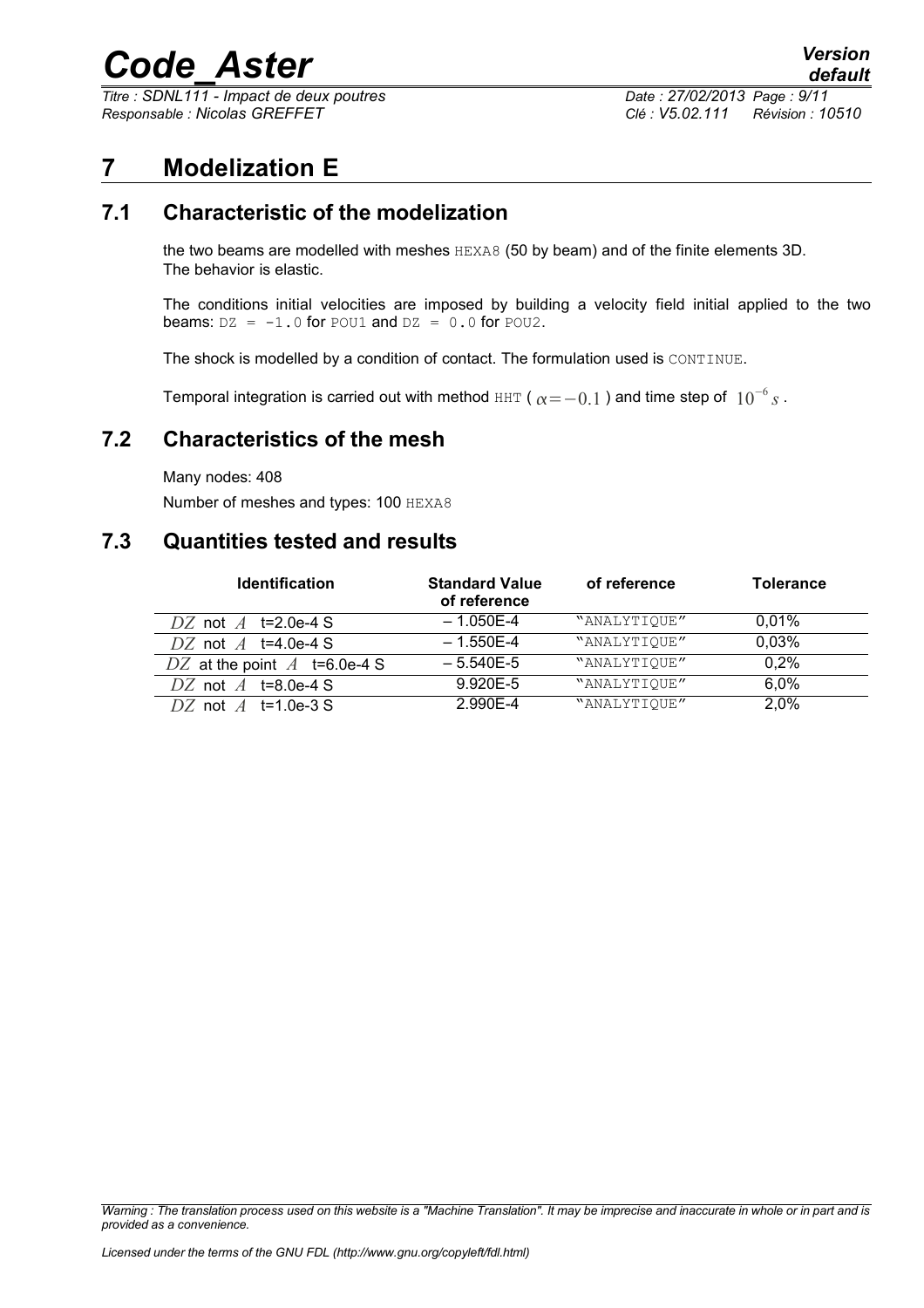*Titre : SDNL111 - Impact de deux poutres Date : 27/02/2013 Page : 10/11 Responsable : Nicolas GREFFET Clé : V5.02.111 Révision : 10510*

## **8 Modelization F**

## **8.1 Characteristic of the modelization**

the two beams are modelled with meshes HEXA8 (50 by beam) and of the finite elements 3D. The behavior is elastic.

The conditions initial velocities are imposed by building a velocity field initial applied to the two beams:  $DZ = -1.0$  for POU1 and  $DZ = +1.0$  for POU2.

The shock is modelled by a condition of contact. The formulation used is CONTINUE.

Temporal integration is carried out with diagram THETA METHODE ( $\theta = 0.7$ , formulation in displacement) and time step of  $5,0\times10^{-6}s$  .

#### **8.2 Characteristics of the mesh**

Many nodes: 408

Number of meshes and types: 100 HEXA8

#### **8.3 Quantities tested and results**

| <b>Identification</b>            | <b>Standard Value</b><br>of reference | of reference | <b>Tolerance</b> |
|----------------------------------|---------------------------------------|--------------|------------------|
| DZ not $\overline{A}$ t=0.5e-5 S | $-0.5E-5$                             | "ANALYTIOUE" | 0.1%             |
| DZ not $A$ t=1.5e-5 S            | $-1.0E-5$                             | "ANALYTIQUE" | 0.1%             |
| DZ at the point $A$ t=2.5e-4 S   | $-1.0E-5$                             | "ANALYTIQUE" | 0.1%             |
| DZ not $\overline{A}$ t=3.4e-4 S | $-1.0E-5$                             | "ANALYTIOUE" | 0.1%             |
| DZ not $A$ t=5.0e-4 S            | 1.0                                   | "ANALYTIOUE" | 0.1%             |

*Warning : The translation process used on this website is a "Machine Translation". It may be imprecise and inaccurate in whole or in part and is provided as a convenience.*